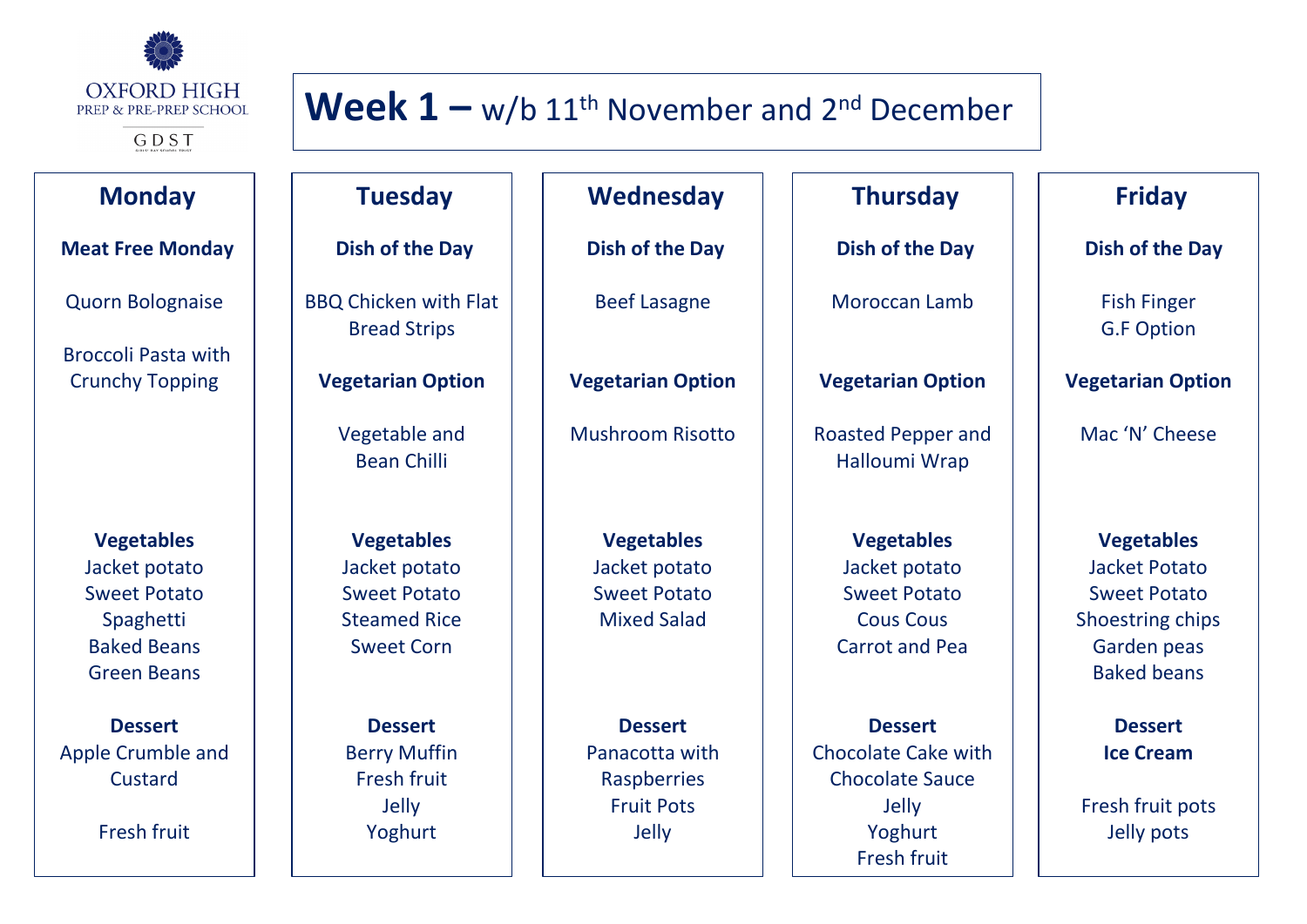

GDST

#### **Monday**

**Meat Free Monday** Vegetable and Cheese **Turnovers** 

Quorn Korma with Rice

**Vegetables** Jacket Potato with **Beans** Sweet Potato Saute Potato and Cabbage

**Dessert** Yoghurt Bar with a selection of toppings Jelly Fresh Fruit

# **Week 2 –** w/b 18th November and 9th December

#### **Wednesday**

**Tuesday**

**Dish of the Day** Pasta Carbonara

**Vegetarian Option** Vegetable Lasagne

**Vegetables** Jacket Potato Sweet Potato Medley of vegetables

**Dessert** Jam Sponge with Cream Fresh fruit Jelly Yoghurt

**Dish of the Day** Roast Pork Steak with Apple

**Vegetarian Option** Spinach and ricotta cannelloni

**Vegetables** Jacket Potato Sweet Potato Baby roast potatoes Braised red cabbage Carrots

> **Dessert** Fruit Trifle Fruit Pots Jelly

#### **Thursday**

**Dish of the Day** Sweet and Sour Chicken

**Vegetarian Option** Roasted Veg Pannini

> **Vegetables** Jacket potato Sweet Potato Steamed Rice Green Beans

**Dessert** Chocolate Cheese Cake Yoghurt Jelly Fresh fruit

## **Friday**

**Dish of the Day** Battered Cod Steamed Fish

**Vegetarian Option** Corn and Cheese **Frittata** 

> **Vegetables** Chunky chips Garden peas Baked beans Jacket potato

**Dessert** Fruity Flapjack Fresh fruit pots Jelly pots